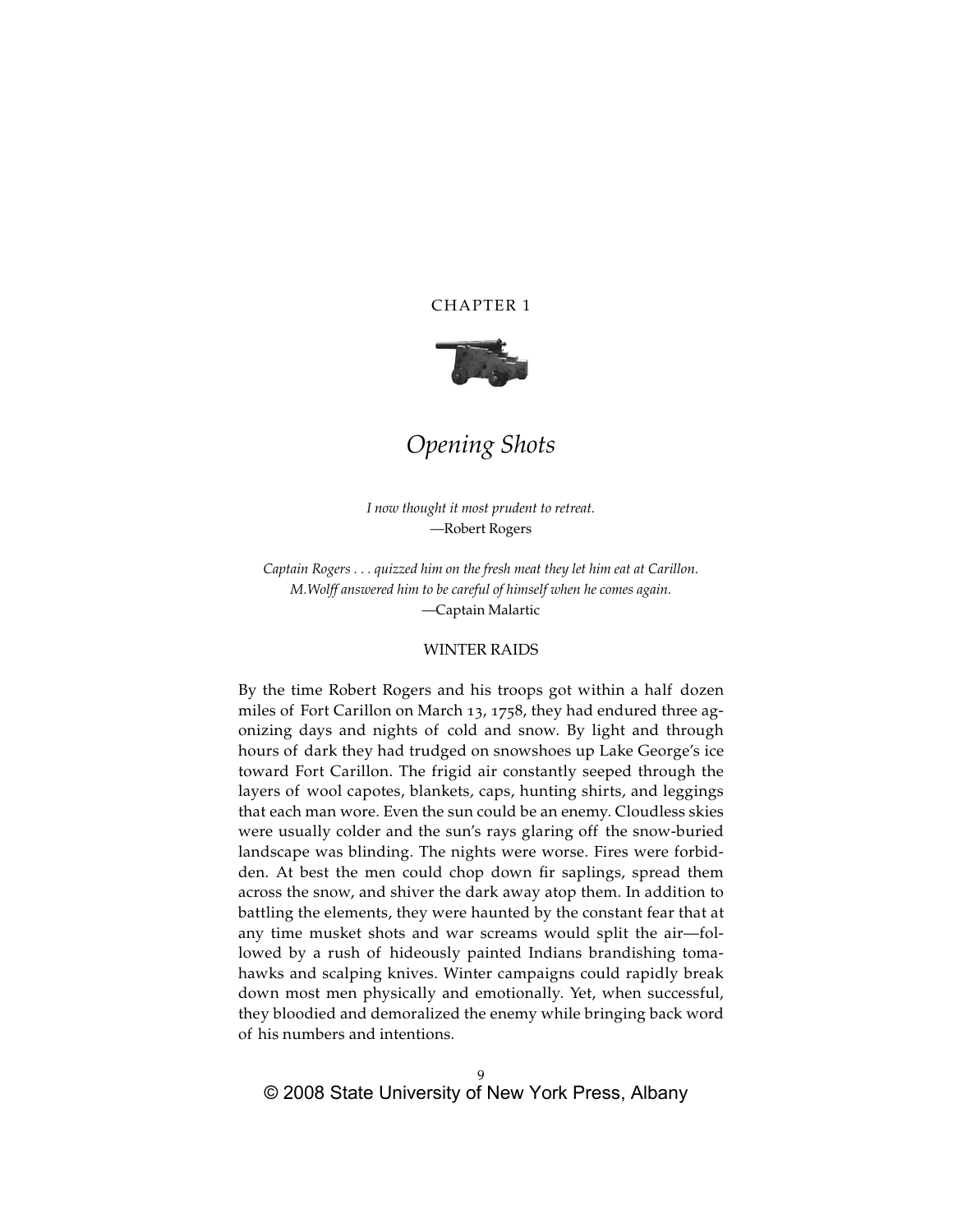To minimize the chance of ambush, Rogers deployed his men in three parallel columns that marched fifty yards apart, each with advance, rear, and flank guards. Scouts ranged further ahead, from a quarter mile to several miles, depending on how well they knew the forest and the probable danger of colliding with an enemy war party. Rogers ensured that his men were equipped for the challenges ahead. In addition to adequate clothing, each man carried a musket, sixty rounds of ammunition, a hatchet, ice-creepers, snowshoes, and a haversack stuffed with rations; each dragged a sled with extra blankets and equipment. Nearly every one of his 181 troops were rangers, which comprised 11 officers, 11 sergeants, and 150 men among four companies. Joining the expedition from the 27th Inniskilling Regiment were 8 volunteers—3 officers, 3 cadets, a sergeant, and a private.<sup>1</sup>

The American rangers, mostly born on the frontier and veterans of many a winter march, were hardened to the icy hell. All were experts at wilderness survival and combat. This was not true of the volunteers who accompanied them. No English winter could match those of upper New York in cold or snow. Many of those regulars most likely cursed themselves for embarking on what they thought would be a grand adventure to prove their virility and to boast of for years to come.

The normally intrepid Rogers was unusually cautious the closer his troops got to Fort Carillon. He was aware that word of his expedition had already reached the French. Just two weeks earlier, Fort Edward's commander, Lieutenant Colonel William Haviland of the 27th Regiment, had ordered Captain Israel Putnam to lead his Connecticut company and some ranger volunteers on a reconnaissance near Fort Carillon. Putnam received the order on February 28 and departed the following day. He and his men got within eight miles of Fort Carillon without encountering any French patrols. Learning that 600 Indians were camped near Fort Carillon, Putnam decided to return. While he and his men were heading north, a French and Indian raiding party captured the rangers' sutler, a Mr. Best, and a deserter near Fort Edward. From them they learned of Putnam's sortie and another one soon to be led by Rogers and 400 troops.

If the French and Indians were now lying in wait, they would encounter less than half the number they expected. The rangers might well be blundering into a death trap. Haunted by that grim possibility, Rogers "viewed this small detachment of brave men . . . with no little concern and uneasiness of mind."<sup>2</sup>

To lift his spirits Rogers may well have recalled his previous raid of that winter. On December 17, 1757, he led 150 rangers out of Fort Edward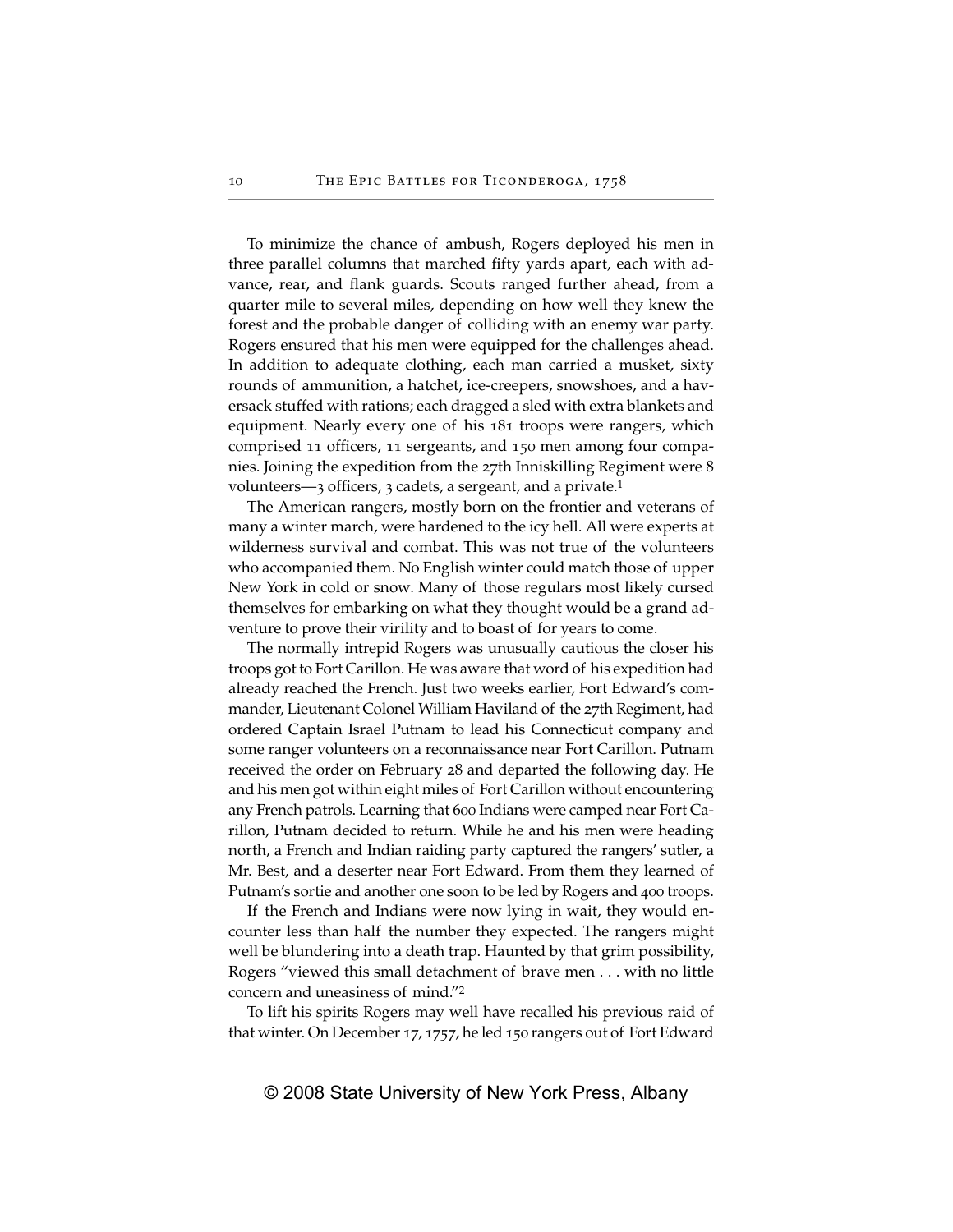for the brutal trek north toward Fort Carillon. Frostbite afflicted 8 men so badly that they had to turn back. The rest pushed on. By Christmas Eve, he and his men were huddled in the snow several hundred yards from Fort Carillon. Rogers hoped to ambush a French woodcutting party and hurry prisoners back to Fort Edward for prolonged interrogation. Late that morning they nabbed a lone sergeant who was out stretching his legs. As the day wore on, Rogers grew impatient. Around noon when a hunter headed their way, Rogers ordered a few of his men to chase him in hopes of drawing a rescue party from the fort into their ambush.

But the French stayed put. Rogers and his men could do nothing against an alerted garrison that refused to come out and fight. Instead, Fort Carillon's commander, Captain Louis-Philippe Le Dossu d'Hebecourt of La Reine battalion, ordered his gunners to fire grapeshot at the woods where the rangers had crept to snipe at the French soldiers lining the parapet. The rangers scrambled back out of range. All Rogers could do was order the fort's woodpiles torched and the cattle slaughtered. While the rangers were busy burning and butchering, the sergeant escaped. Two other Frenchmen, however, deserted to the rangers. As a parting touch, Rogers scribbled a note and tied it with a leather thong to the horn of one of the eighteen slain cattle. The note read: "I am obliged, Sir, for the repose you have allowed me to take; I thank you for the fresh meat you have sent me; I shall take care of my prisoners; I request you to present my compliments to the Marquis de Montcalm. Rogers, Commandant of the Independent Companies."<sup>3</sup> By December 27, Rogers and his men were safely back at Fort Edward.

Upon receiving the "compliments," General Montcalm remarked with wry annoyance that Rogers was a "rogue" who "exudes maybe a bit more spirit than is necessary." The raid, and especially that message, stung French pride. It was later reported that "Rogers, a great partisan, came roving in the neighborhood of Carillon . . . He caused to be attached to one of the oxen a letter addressed to the Commandant of the fort, the contents whereof were an ill-timed and very low piece of braggadocio."<sup>4</sup>

Having savored that fond memory, Rogers might well have recalled another. In early 1758, French lieutenant Wolff was dispatched under a truce flag to Fort Edward with letters from New France's Governor Vaudreuil and General Montcalm to their English counterparts concerning prisoner exchanges. Wolff enjoyed the civilities he received at Fort Edward, especially the banter with his respected opponent Rogers over his latest raid: "Captain Rogers . . . quizzed him on the fresh meat they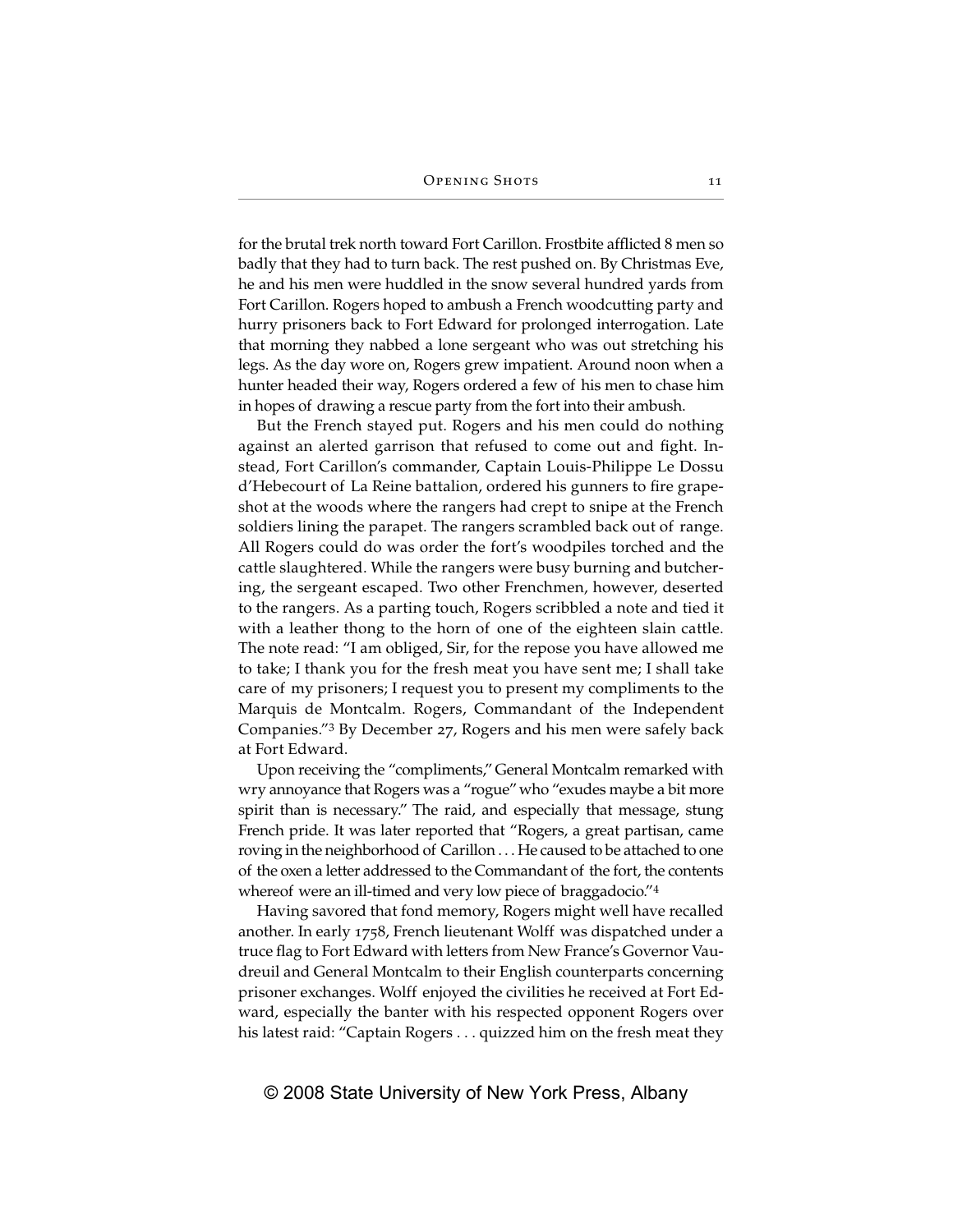let him eat at Carillon; M. Wolff answered him to be careful of himself when he comes again."<sup>5</sup> That warning was prescient.

# FORT CARILLON

Rogers's raid worsened a miserable winter for Fort Carillon's garrison. With the right leaders, troops can endure and sometimes revel in the most wretched conditions. Fort Carillon's isolated snowbound defenders lacked that vital spark of leadership. Diminishing supplies, equipment, and pursuits gnawed at the soldiers' morale. Their swelling frustration burst into protests in November 1757, and threatened to do so again throughout that long winter. The officers not only were incapable of alleviating those complaints but may have aggravated them with their own mutterings of dissatisfaction, lethargy, and disdain.

What could be done to rejuvenate enthusiasm at that strategic post? Noncommissioned officers are any army's backbone. They, more than anyone else, determine whether the troops' morale will slouch or stiffen—on or off the battlefield. The army's second in command, General François Gaston, duc de Levis, grasped that simple truth. Montcalm and Vaudreuil eagerly approved his proposal to send among the troops tough but understanding veteran noncommissioned officers. Under the pretext of escorting a munitions convoy of sledges, eight sergeants and eight corporals arrived at Fort Carillon in February and were dispersed to each company. That infusion of vigorous leaders raised the garrison's morale on the eve of that winter's greatest military challenge.<sup>6</sup>

But noncommissioned officers are not enough to wring victories from battle. In this area, too, the garrison received a boost in early 1758. A master of wilderness warfare, marine Ensign Jean-Baptiste Levrault de Langis Montegron, arrived at Fort Carillon in mid-January. Then thirty-five years old, Levrault (better known today as Langy), had led numerous raids since the war began four years earlier and had proven to be every bit as audacious and skilled a leader as Rogers.

Within days Langy led a raiding party through forty-five miles of deep snows south to the trail near Fort Edward. There he ambushed a fifty-man American patrol on February 8. They killed twenty-three, and brought back five prisoners. Langy led another party out later that month which failed to find any prey. Three or four of his Indians lingered, and "fell in with a convoy of 30 sleighs loaded with provisions, which they plundered and dispersed, taking 4 scalps. They would have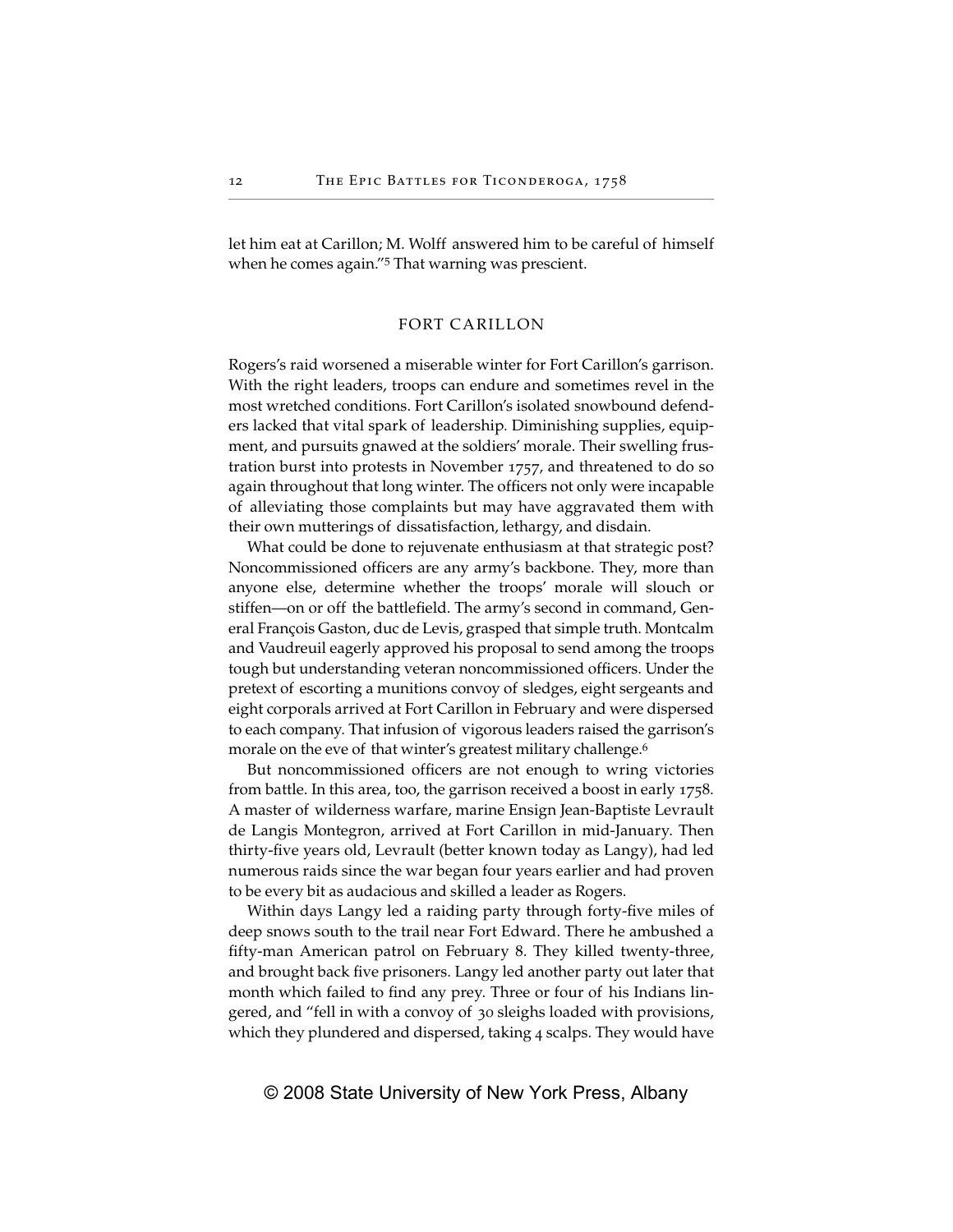had greater success had one of them not been dangerously wounded."7 With the infusion of dynamic leaders like Langy and the noncommissioned officers, the garrison would be ready the next time Rogers appeared at its doorstep.

# THE BATTLE ON SNOWSHOES

Rogers and his troops were exhausted when they reached Lake George's north end on the morning of March 13, having trudged out of Fort Edward three days earlier. They had spent the first night at Halfway Brook, roughly six miles from Fort Edward. They hiked nearly twenty miles the second day and shivered away the night at Lake George's first narrows on the east shore. Rogers sent a scouting party three miles up the lake. The scouts returned to report no sign of the enemy. Nonetheless Rogers had scouts patrolling up the lake all night and ringed his camp with sentries. Shortly before sunrise on March 12, Rogers crossed his troops to the west shore and led them north. After three miles, they spotted a dog dashing across the lake toward an island. Rogers sent a patrol to scout the island where the dog had disappeared. They found nothing. He then led his troops to Sabbath Day Point where they rested until dark; scouts carrying spyglasses pushed further up the lake. After the scouts returned with the report of all clear, Rogers roused his weary men. He sent Lieutenant William Phillips and fifteen troops on ice skates up ahead, while Ensign Andrew Ross and a detachment plowed through the snow on shore. Rogers and the main body then followed along the lake's edge.

About eight miles from Fort Carillon, one of Phillips's men skated back with word to halt; the lieutenant thought he had spotted a fire on the east shore. Still cautious, Rogers sent Ensign James White to join Phillips and determine whether it was indeed a camp. An hour later, Phillips and White returned with word that the enemy was there. Rogers called in the rest of the advanced and flanking guards and moved into a thicket on the west shore. They were near the base of the fivehundred-foot eminence then called Bald (Pelee) Mountain and later Rogers' Rock. There they hid their sleds and packs. Leaving a small guard, Rogers led his men across the ice to attack the enemy camp. But when they crept close all they discovered were some patches of rotten wood that appeared to glow in the dark. They returned to their cache where they spent the remainder of the night.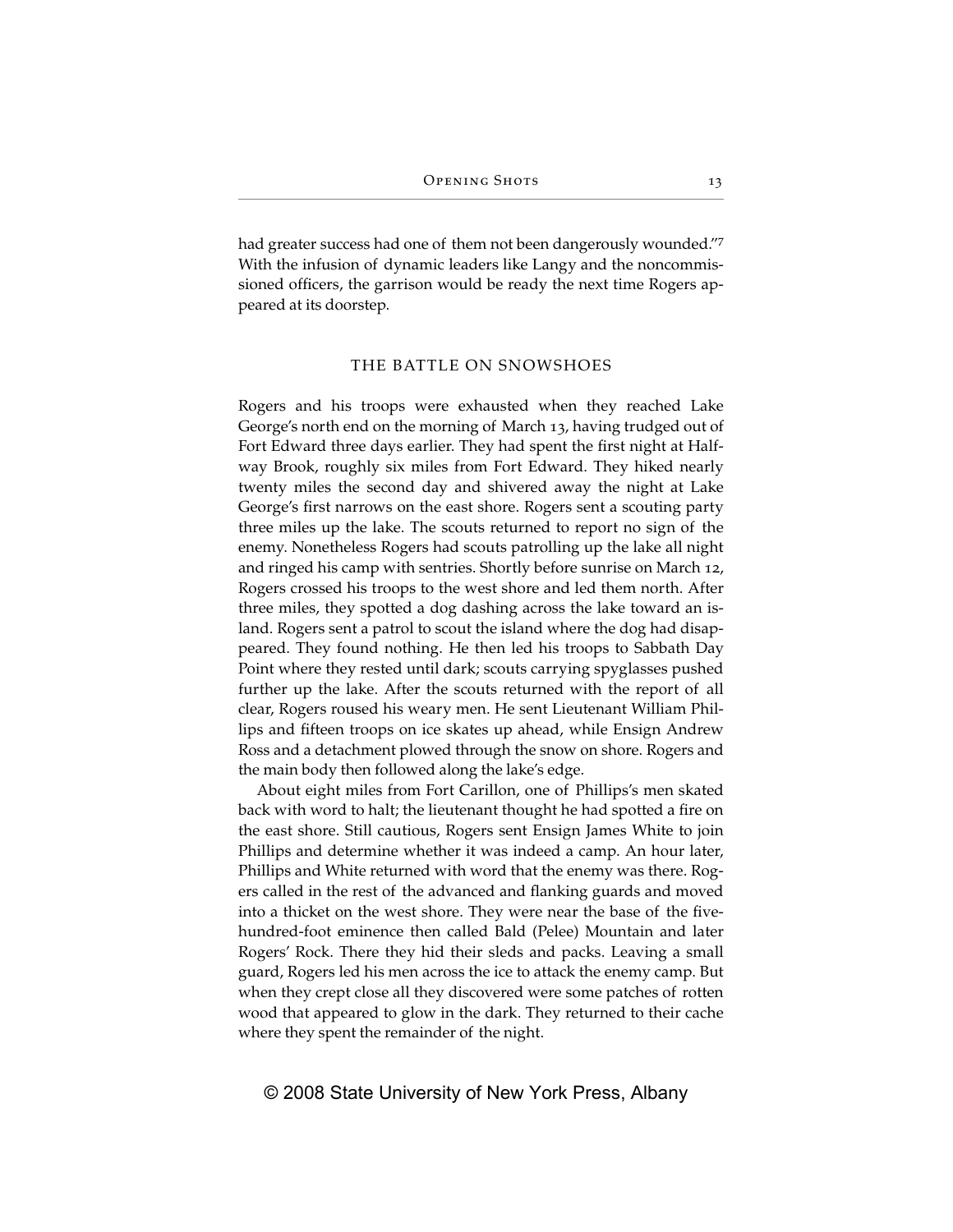

Map 3: The Battle on Snowshoes *Actual site of the battle roughly a mile southwest of traditional location, marked "X"* 

On the morning of March 13, Rogers and his officers decided to head inland through the rugged forests around Bald Mountain into the Bernetz Brook valley. The brook flows north for several miles before angling east to join the La Chute River where it bends toward Fort Carillon. That route was much more laborious but far safer than following the lake shore, where they could be easily spotted. But that route could also be a death trap if the enemy learned of their presence and dashed south along the lake to cut off their retreat.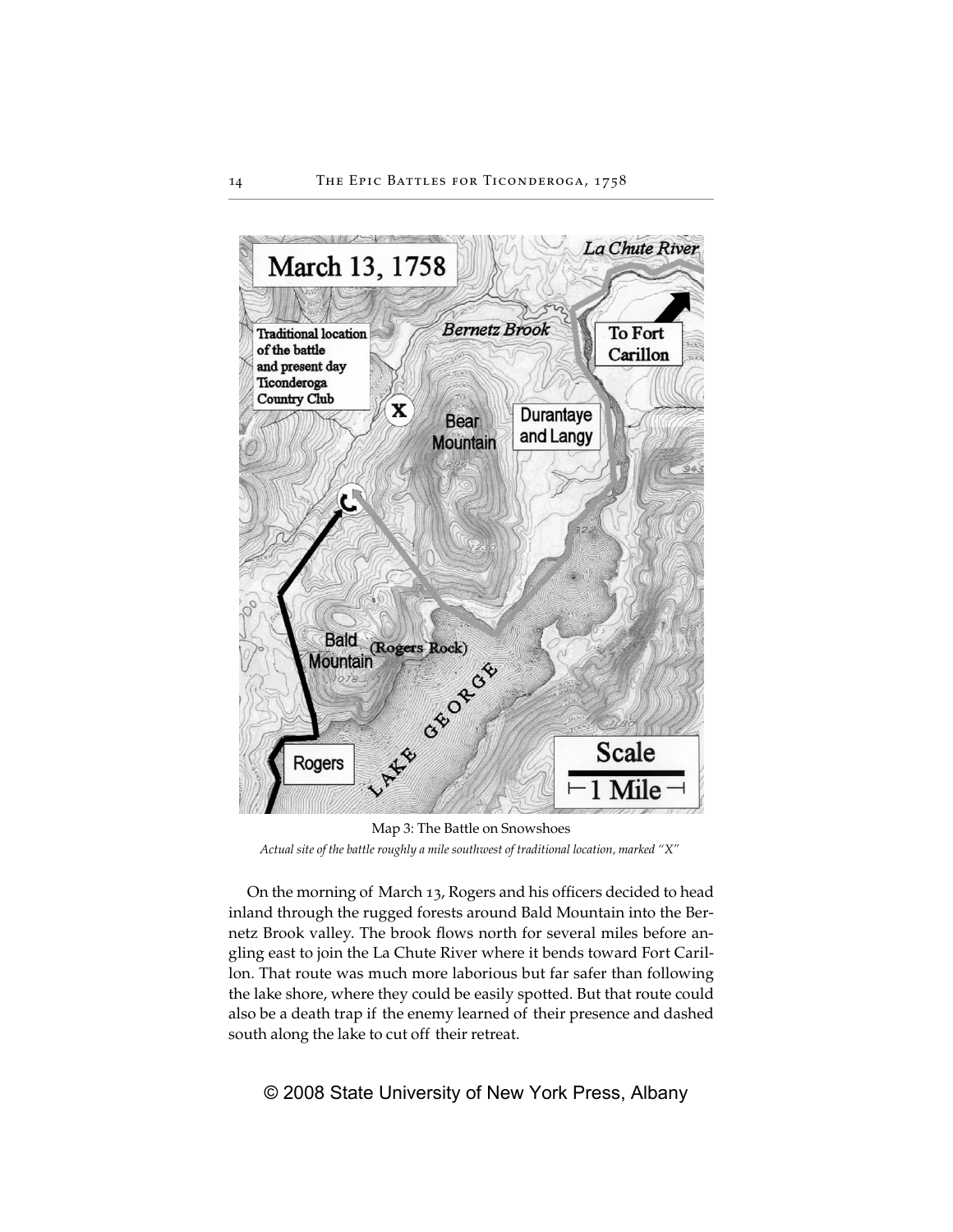The rangers shuffled atop the four-foot-deep snowdrifts until noon, when Rogers called a three-hour halt and explained his plan. They would advance toward Fort Carillon around three o'clock, after the French patrols had withdrawn for the day. The troops would be split into two groups. Captain Charles Buckley would command the first and Rogers the second; they would be followed by a small rear guard led by Ensigns James White and Joseph Waite. Should they encounter enemy troops, the first division would provoke a French attack then withdraw into an ambush set by the second. It was a good plan, provided Rogers had reliable knowledge of the enemy's whereabouts and a good bit of luck.

For the most part, Rogers's luck that day could not have been worse. The previous day marine Ensign Durantaye had led two hundred Nipissing Indians from the Sault St. Louis and Two Mountain missions, along with twenty Canadians, through Fort Carillon's gates. Those Indians were itching for the glory of combat, scalps, and loot. Yet it appears to have been divination by an Indian clairvoyant rather than scouts that unveiled Rogers and his rangers. A few days earlier, in the Indian camp near Fort Carillon, "an old sorcerer had assured them they would see the English before long." Then on March 12 that clairvoyant suddenly "began to prophesy. He said that the English were very close to Fort Carillon and that they should go out immediately and attack them. The other Indians were so convinced by this example of inspiration & went to the commandant's quarters to inform him that they wanted to set out the next day as they were sure they would come across an English raiding party." Canadians with long exposure to Indian ways did not take such visions lightly. In their mind, such prophesies may well have been the Devil's voice but nonetheless they were often prescient. Fort Carillon's commander, Captain d'Hebecourt, "although astounded by their idea, was very pleased with it as a means of getting rid of them."<sup>8</sup> For most frontier commanders, Indians were at best a nuisance, devouring supplies and making incessant demands while conducting few raids or even scouting missions.

Cutting loose the Indians became urgent when two Abenaki scouts hurried in around noon on March 13 with word they had discovered the tracks of an enemy force. D'Hebecourt gave permission for Langy and Durantaye to lead the Indians and half the garrison on a patrol down Lake George. Within minutes around a hundred Indians and Canadians, led by Durantaye, grabbed their muskets and surged from the fort. Not long after, a second force of nearly two hundred Indians and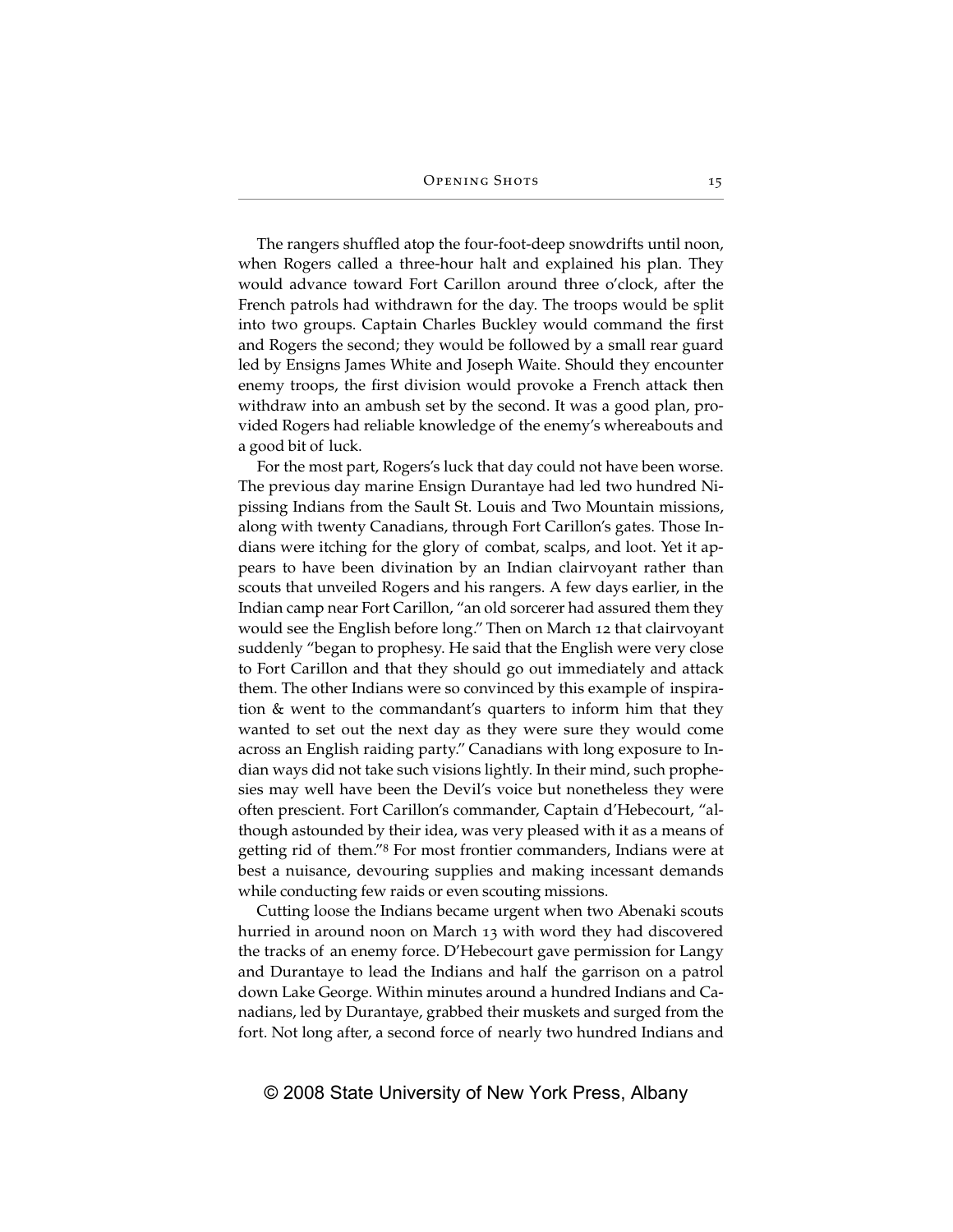French commanded by Langy set forth. The two forces followed the trail along the La Chute River from Fort Carillon to Lake George and then down the ice to Bald Mountain's north end where Langy caught up to Durantaye. Scouts dashed back with word of "numerous human footprints on the ice" at Bald Mountain's south end. Durantaye and Langy "immediately decided to go back into the woods through which the English had to pass."<sup>9</sup>

The French leaders correctly surmised that the enemy was following the Bernetz Brook route north.<sup>10</sup> With Durantaye's force leading and Langy's several hundred yards behind, they hurried west over the trail that cut from Lake George to the Bernetz valley, between Bald Mountain and Bear Mountain. Once in the Bernetz valley Durantaye and Langy expected to pick up the enemy trail heading toward Fort Carillon or Fort St. Frederic. What they could not know was that Rogers had called a three-hour halt and thus was just on the other side of the mountain. Tired from their own strenuous hike and not expecting to reach the enemy's rear for hours—if at all that day—the Indians and French probably paid little attention to the surrounding forest. They advanced straight into a trap.

Ranger scouts spotted Durantaye and his men as they wearily filed across a broad meadow on the east branch of the upper Bernetz Brook. The scouts hurried back to Buckley, who ordered his men to take cover and sent a runner back to Rogers. Rogers and his men closed with Buckley's. Shedding their packs and snowshoes, the rangers sprawled in a thin crescent facing northeast. It was a good position. Bald Mountain guarded their right flank and the small stream their left.

Rogers recalled that they tensely "waited till their front was nearly opposite to our left wing, when I fired a gun, as a signal for a general discharge . . . whereupon we gave them the first fire, which killed above forty Indians; the rest retreated, and were pursued by about one half of our people. I now imagined the enemy totally defeated, and ordered Ensign [Gregory] McDonald to head the flying remains of them that none might escape." Unfortunately, the rangers committed a grievous error. Determined to rip scalps and run down any survivors, they dashed after the enemy without reloading. "We soon found our mistake," Rogers admitted. He continued,

The party we attacked were only their advanced guard, their main body coming up, consisting of 600 or more Canadians and Indians; upon which I ordered our people to retreat to their own ground, which we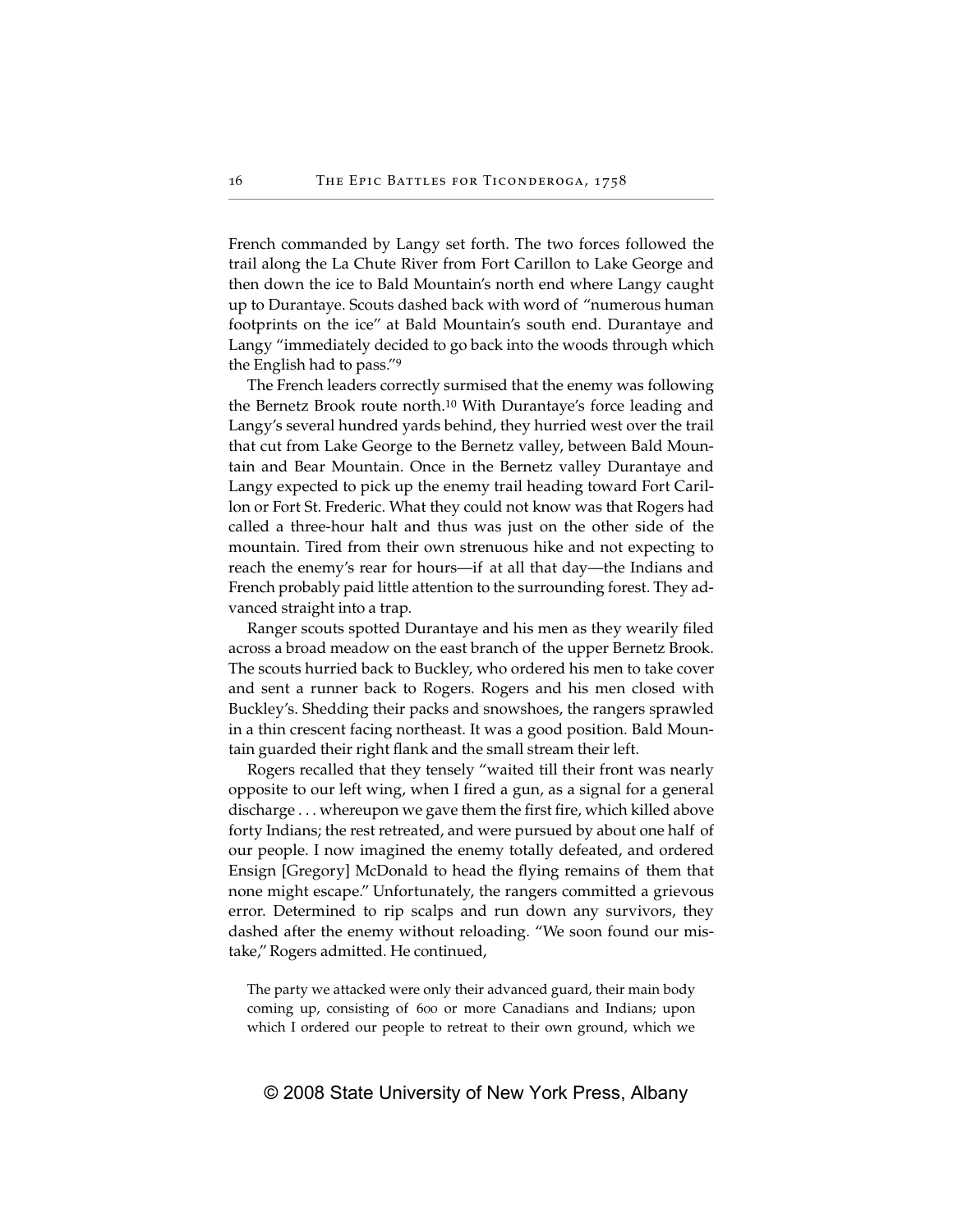gained at the expense of fifty killed, the remainder I rallied, and drew up in pretty good order, where they fought with such intrepidity and bravery as obliged the enemy (tho' seven to one in number) to retreat a second time; but we, not being in a condition to pursue them, they rallied again and recovered their ground, and warmly pushed us in front and both wings, while the mountain defended our rear; but they were so warmly received that their flanking parties soon retreated to their main body with considerable loss. This threw the whole again into disorder, and they retreated a third time; but our number being now too far reduced to take advantage of their disorder, they rallied again, and made a fresh attack upon us. About this time we discovered 200 Indians going up the mountain on our right . . . to attack our rear, to prevent which I sent Lieutenant Phillips with eighteen men to gain the first possession and beat them back; which he did, and being suspicious that the enemy would go round on our left and take possession of the other part of the hill, I sent Lieutenant [Edward] Crafton, with fifteen men, to prevent them there.<sup>11</sup>

A half dozen other troops, including two volunteer gentlemen, joined Crafton's party.

With the repulse, Langy ordered some of his men to fire on the enemy front while he dashed through the snow around their right flank with most of the others. The French and Indians pressed their attack, slipping through the trees and firing. The sheer weight of attackers finally broke the rangers. Rogers and twenty men retreated to a hill where the remnants of the parties led by Phillips and Crafton tried to join them. Crafton succeeded. Phillips called out to Rogers that he was going to surrender; his troops were exhausted, outgunned, and cut off, and a French officer offered him quarter. It proved to be a fatal mistake, because the Indians, "having discovered a chief 's scalp in the breast of an officer's jacket, refused all quarter."<sup>12</sup> Those men who surrendered "were inhumanely tied to trees and hewn to pieces, in a most shocking and barbarous manner."<sup>13</sup>

The slaughter of Phillips and his men gave the remaining rangers a chance to escape. Rogers admitted that "I now thought it most prudent to retreat."<sup>14</sup> Nearly every one of his men was either killed or captured— 144 scalps and 7 prisoners, while the French suffered 2 marine cadets, 1 Canadian, 15 Iroquois and an Abenaki wounded, and 5 Iroquois and 1 Nipissing killed; many of the Indian wounded would later die.

Some of Rogers's troops escaped the battle only to surrender later. Captain Henry Pringle of the 27th wrote of the hellish days he spent wandering the forests with two others: "we marched all night and on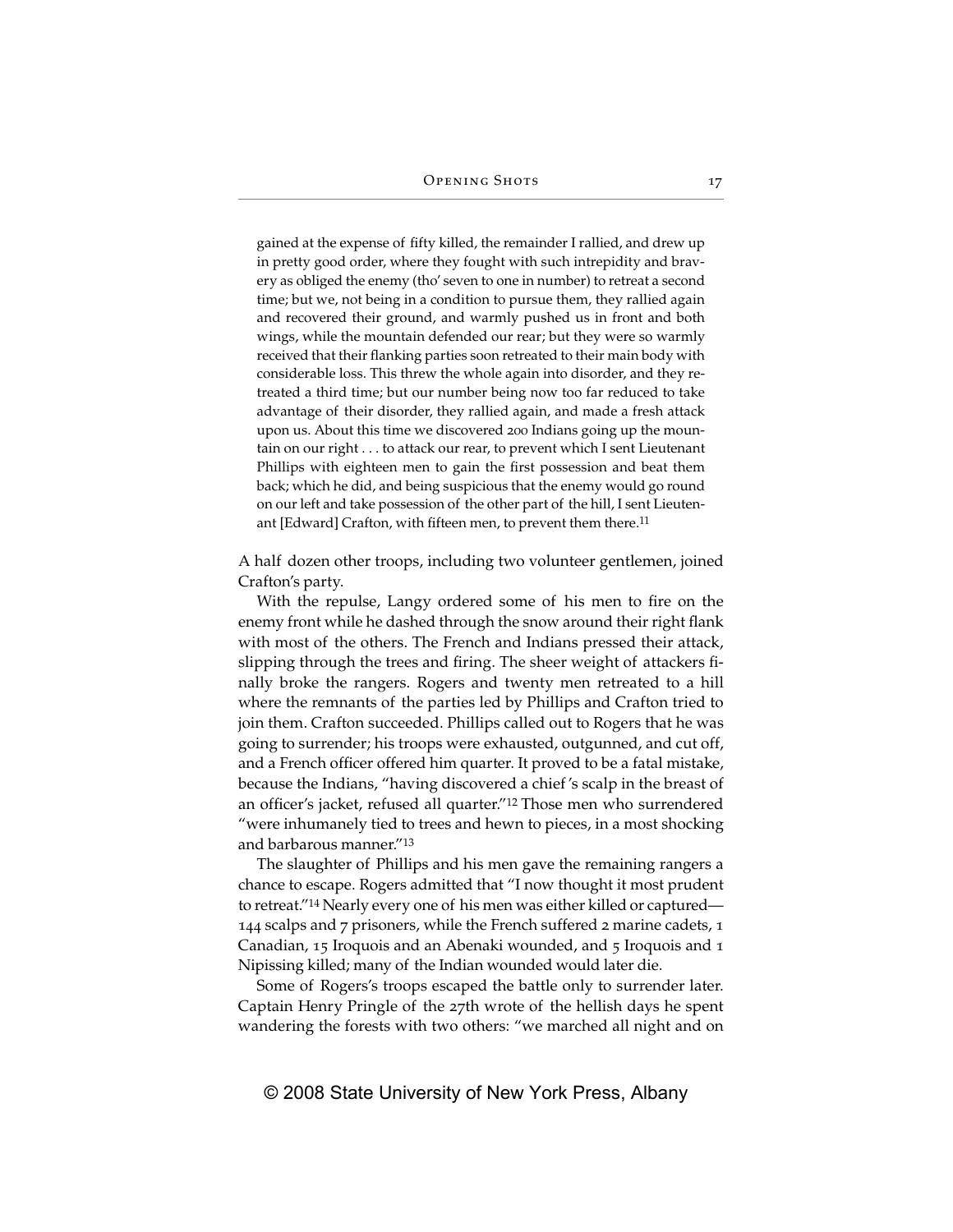the morning of the 14th found ourselves entirely unacquainted with the ice . . . After struggling thro' the snow some hours, we were obliged to halt to make snowshoes . . . Here we remained all night without any blankets, no coat, and but a single waistcoat [sleeveless coat] each." The following morning they became lost in the snowbound forest west of the battlefield and for the next four days they plodded on in what they prayed was the direction of Fort Edward. On the fifth day "the wind pierced us like a sword; but instead of abating it increased together with a freezing rain, that incrusted [*sic*] us entirely with ice . . . We made a path round a tree and there exercised all night, though scarcely able to stand, or prevent each other from sleeping. Our guide notwithstanding repeated cautions, straggled from us where he sat down and died immediately." On their seventh day of wandering they finally emerged from the forest. But to their horror they discovered that for days they had plodded in a circle. It was not Fort Edward but Fort Carillon before them. At death's brink, there was no choice but to give up. They "approached with a white flag; the officers [from Fort Carillon] ran violently towards us and saved us from a danger we did not then apprehend; for we were informed that if the Indians, who were close after them, had seized us first, it would not have been in the power of the French to have prevented [us from being killed or carried away]." Captain d'Hebecourt "and all his officers treated us with humanity and politeness, and are solicitous in our recovery."<sup>15</sup>

What was Rogers's fate? The French initially thought that he was among the dead. Vaudreuil later wrote that Rogers "left on the field of battle his coat, and even the order he received from his General, which gave me every reason to believe that he had been killed, [more so] as an Indian assured me he had himself killed him."<sup>16</sup>

Rogers remained very much alive. It took four days for him and two score other frostbitten survivors to reach Fort Edward: "Our snowshoes breaking and scrambling up mountains, and across fallen timber, our nights without sleep or covering, and but little fire, gathered with great fatigue, our sustenance mostly water, and the bark and berries of trees ... a freezing rain ... encrusted us with ice."<sup>17</sup>

Upon his return, Rogers was greeted with both condemnation and accolades. Rogers admitted only to 131 dead while claiming his troops "killed 150 of them, and wounded as many more."<sup>18</sup> Most likely to downplay the decisiveness and humiliation of his defeat, Rogers exaggerated the enemy's losses as grossly as the number arrayed against him. Throughout the war he had stirred controversy with his personal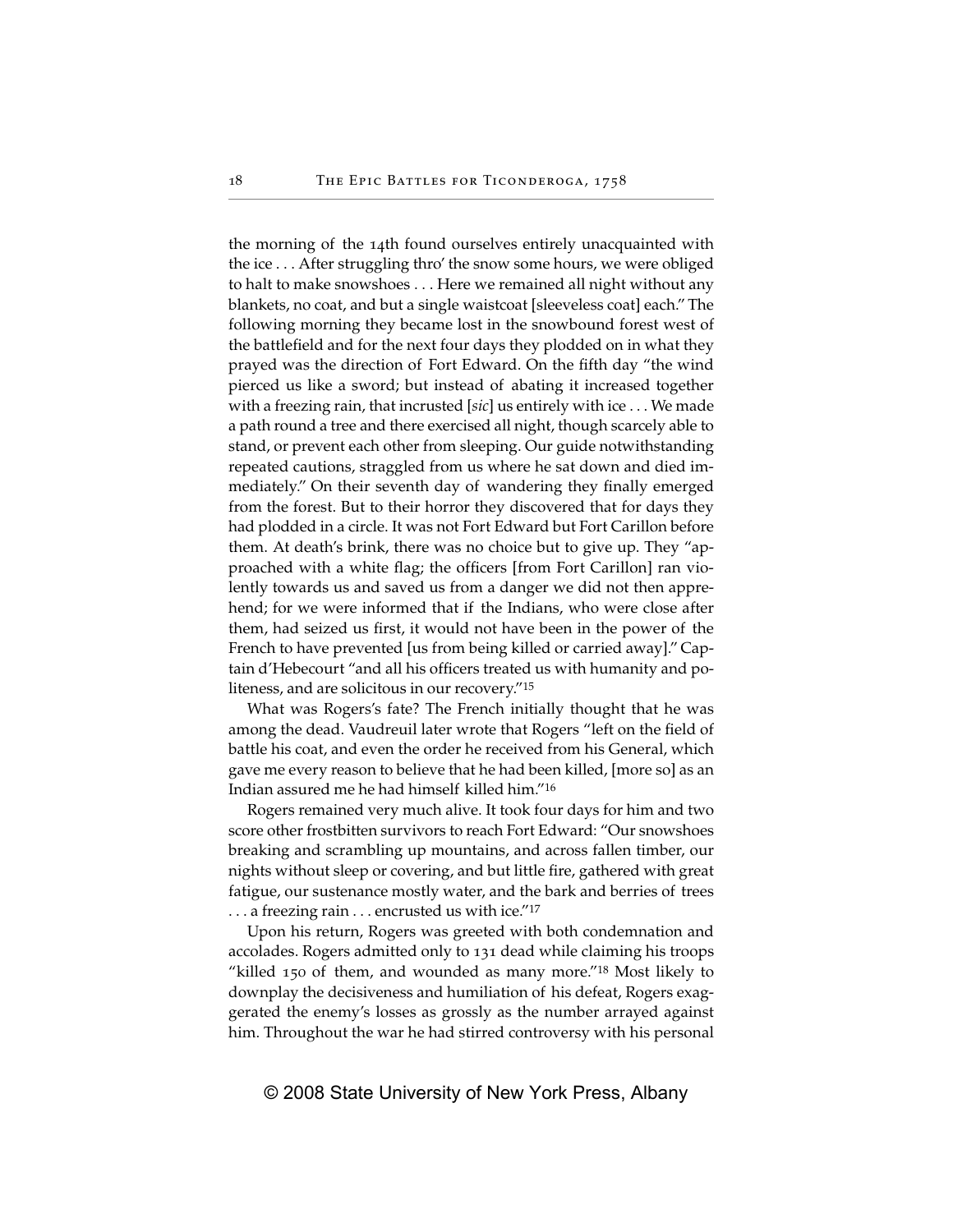daring and brilliant leadership, offset by an abrasive personality, the jealousy of his lessers, and rumors of financial corruption. Critics were primed and loaded to fire at any of his setbacks. The Battle on Snowshoes gave them their elusive target.

But Rogers had his supporters. An admirer described that "gallant & bloody" battle as rendering "considerable proof of his bravery and conduct. But envy that arch fiend will not allow him much merit."<sup>19</sup> After nearly four years of defeats, the British army was in desperate need of heroes and daring leaders. Brigadier General Howe was one such leader who recognized those qualities in others. Long inspired by Rogers's tireless bravery and exertions, Howe celebrated the Battle on Snowshoes as an example of British valor. He invited Rogers to his cozy headquarters at Albany, asked him to raise five new ranger companies, and, on April 6, 1758, promoted him to major.

Rogers returned to Fort Edward to command six ranger companies, of which four were composed of provincial volunteers, one of Stockbridge Indians, and the other of Mohican Indians. The provincial rangers now received a standard uniform of forest green regimental coat, waistcoat, and knee breeches, and dark blue bonnet. They would be ready for General Abercromby's campaign up Lake George that summer.

## FOLLOW-UP RAIDS AND THWARTED PLANS

After spending a freezing night on the battlefield, the French and Indians returned triumphantly to Fort Carillon. Following native etiquette, Captain d'Hebecourt gathered the Indians and covered their dead with presents. He then promised them that Governor Vaudreuil would generously reward their great victory once they reached Montreal. The seven rangers captured at the Battle on Snowshoes yielded diverse and at times conflicting information. But the most important information was of a planned winter expedition by several thousand troops pulling mortars on sledges across Lake George's thick ice against Fort Carillon's understrength garrison. They also shared the rumor that the summer's most powerful British offensive would be against Louisbourg, although Abercromby had also targeted campaigns against Fort Carillon—if the winter expedition faltered—and Fort Duquesne. Other prisoners nabbed that winter and into the spring corroborated these reports.<sup>20</sup>

Durantaye and his troops escorted the rangers back to Montreal, bringing them before Vaudreuil and Montcalm on March 27. Upon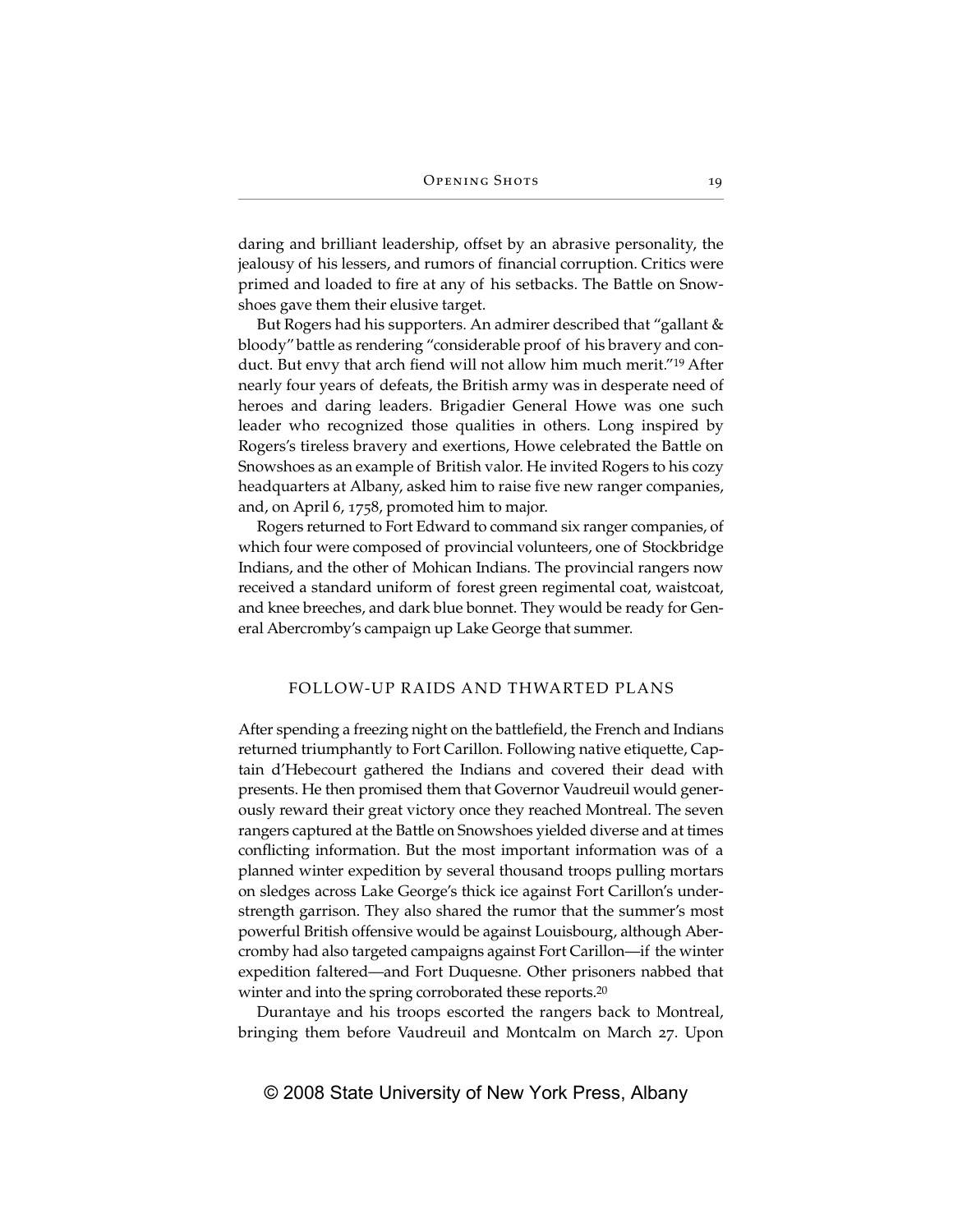interrogating them, the governor and general viewed with fatalism the word of a pending attack on Fort Carillon. Very little could be done to assist the fort in the short term. There were simply not enough sledges to convey all the supplies necessary to sustain enough troops to defend the fort successfully. Only a fraction of the number of necessary troops could be sent to counter the enemy. If the British expedition was as large as the prisoners claimed, any handful of reinforcements that reached Fort Carillon would most likely end up captured. Under the circumstances it was best to do nothing and hope that some mix of the harsh weather, British bumbling, and French élan would defeat the enemy expedition. Montcalm was confident that "the good guard and vigilance of d'Hebecourt, who commands there, will prevent" the fort's capture.<sup>21</sup>

The intelligence and hope were both correct. While few relished a winter campaign, the British were planning a winter thrust against Carillon. The plan's genesis was in a November 1757 reconnaissance of Fort Carillon by two intrepid regular British officers, Captains Matthew Clerk and James Abercrombie, escorted by Captain John Stark and a ranger company. They nabbed several French prisoners and deserters who revealed that the winter garrisons of Fort Carillon and Fort St. Frederic were only 350 and 150 troops, respectively. The harsh supply shortage would prevent the French from reinforcing either fort until May at the earliest and possibly June.

Upon their return to Fort Edward, Clerk and Abercrombie mulled what they had learned. They excitedly concluded that a winter expedition of 3,000 picked troops, the rangers, and a small battery of mortars and howitzers against those forts could capture them both. In December they submitted their proposal to His Majesty's commander in chief for North America, Major General John Campbell, Earl of Loudoun. Loudoun enthusiastically embraced the proposal, recognizing that the capture of those two forts would "forward matters greatly the next campaign."<sup>22</sup> He ordered the officers to work out its details. Major General James Abercromby inherited the strategy in March after he received Pitt's order to replace Loudoun. Rogers and his rangers would play a key role as the advance guard for that campaign, atop their raiding missions to harass Fort Carillon and gather intelligence.

Had the plan for a lightning strike been implemented the war might well have been significantly shortened. That year's summer campaign could have begun by around mid-July from Fort St. Frederic, fifty miles north of the actual jump off at Lake George's south end. Abercromby would have faced the combined armies of Montcalm and Levis at Fort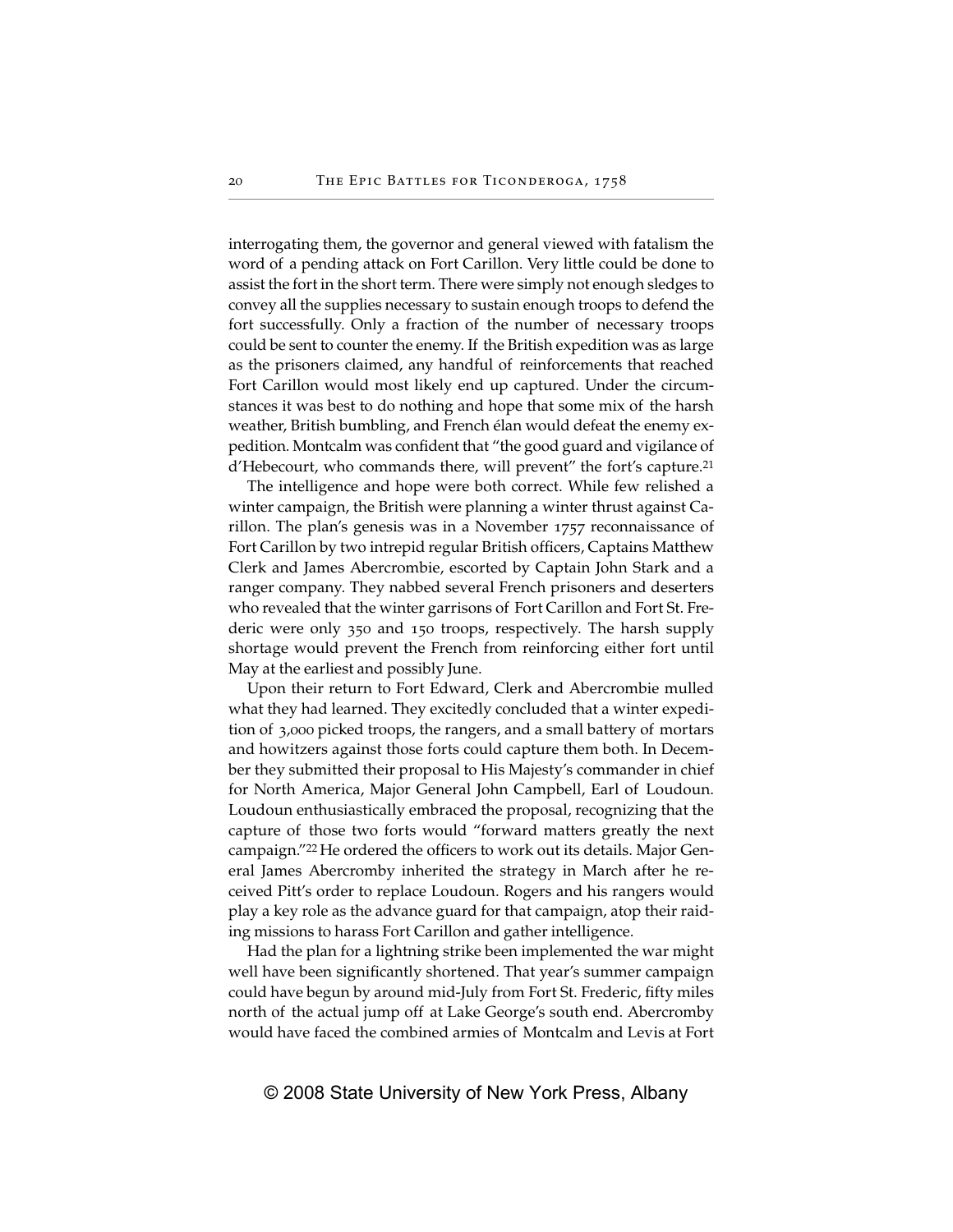Isle aux Noix at Lake Champlain's north end. Whether Abercromby would have handled that campaign any differently than the historic one is, of course, impossible to say.<sup>23</sup>

Too much work, nature, and lethargy combined to abort the plan's execution. An essential element of that winter campaign was making enough snowshoes to supply more than 3,000 troops. That job was assigned to the rangers. But they had little time to make snowshoes in between raids up Lake George. A thaw on January 3 flooded Rogers Island, where they were encamped across from Fort Edward, and washed away their supplies and what snowshoes they had made. They resumed the tedious work. Then late-winter heavy snows made it impossible for that force to advance even on snowshoes. But by early April, the thaw of snow and ice rendered the snowshoe issue moot.

The troops, supplies, and bateaux were available at Fort Edward and nearby posts. Why did General Abercromby not transport them over to Lake George and lead them north as soon as the ice melted? Nothing in the existing records explains the lapse. A fleeting opportunity was lost.

Valor was not confined to Rogers and his rangers. While nearly all British and many French officers passed the winter huddled over cards, rum, and bawdy talk in their barracks, there were exceptions. Snow and bitter cold no more inhibited French, Canadian, and Indian war parties than they did American rangers.<sup>24</sup> All winter, blanket-clad war parties plowed south through the drifts to attack settlements and outposts along the American frontier. In doing so they obeyed Montcalm's order for "Canadian officers to go out nearly all winter with parties of thirty or forty savages."<sup>25</sup>

In New York, the Mohawk River valley was the prime target for raids from the French fort and mission at La Presentation on the St. Lawrence River. In November 1757, Lieutenant François-Marie Picote de Bellestre's party destroyed German Flats, a rich village fattened by trade with the Iroquois and just across the river from Fort Herkimer. The men were all butchered and the women and children dragged into captivity, with around a hundred and fifty settlers lost altogether. Later expeditions wiped out other hamlets in the region. Near Fort Herkimer, Captain Claude Nicolas Guillaume Lorimier de La Riviere's war party wiped out a patrol of forty troops and took three prisoners. Lieutenant Wolff led an Abenaki raid on the Massachusetts frontier. Colonial Lieutenant Charles Deschamps de Boishebert et de Raffetot commanded nearly seven hundred Acadians, Canadians, and Micmacs on the St. John's River to harass the British in Nova Scotia.<sup>26</sup>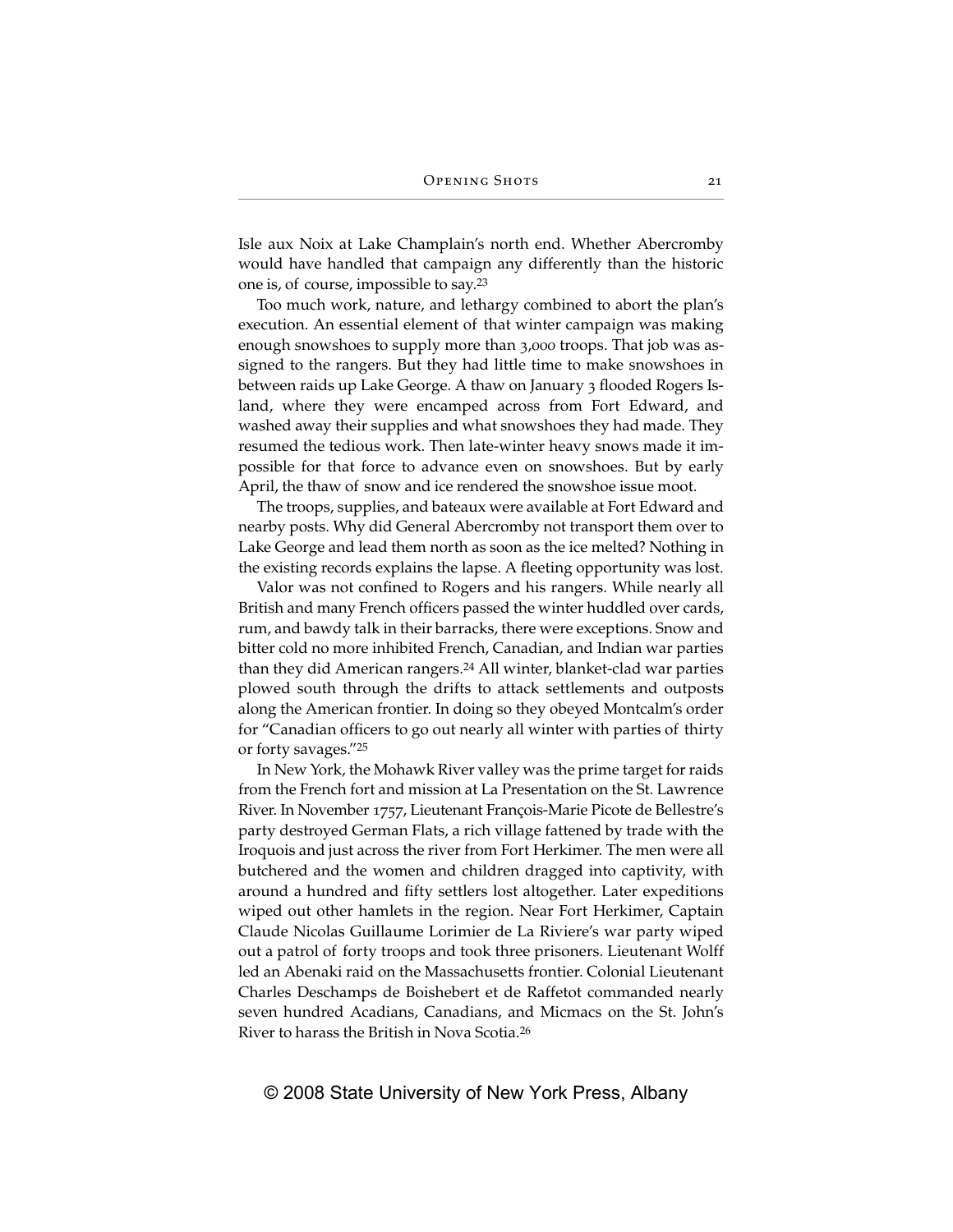But, as always, the most fiercely contested region was that from the southern end of Lake Champlain to the upper Hudson River. All winter long and into the spring Captain d'Hebecourt sent out expeditions. At one point eight bands of French, Canadian, and Indian troops prowled the forests around Fort Edward.<sup>27</sup> May was an especially active month. The thick green foliage made ambushes especially effective and tracking difficult. Langy was the most active of all the raiding leaders. Early that month he and sixteen Abenakis brought back four scalps and thirteen prisoners from near Fort Edward. Instead of resting on his laurels, Langy led another war party out of Fort Carillon on May 17. This time he returned empty-handed.<sup>28</sup> In early May, Lieutenant Dufay of La Reine battalion led a party that brought back three scalps taken in an attack on a supply convoy to Fort Edward. On May 30, Lord Outelas and Chief Kisensi led forty Nipissings in an attack on five British and eighteen Iroquois prowling along the La Chute River; they took two Indian and two British scalps and captured two British and seven Indians. When the Nipissings arrived at Montreal on June 4, their Iroquois allies greeted them with the demand that they immediately torture and kill the prisoners. Those Iroquois undoubtedly sought vengeance for their own losses in earlier raids. Vaudreuil immediately held a council with the Iroquois and Nipissings, rewarded them all generously, and then dispatched them on yet another raid. He warned them to return within twenty-five days. The governor hinted that he had an even bigger raid in mind that would require not only these loyal warriors but many more from other tribes.<sup>29</sup>

Apparently not all who lusted to sally forth against the British got their chance. Lieutenant Pean wintered at Fort Carillon, where he studied an Iroquois dialect. Upon returning to Montreal, he angrily wrote to War Minister Belle Isle that "it was out of my power, My Lord, to obtain permission from M. de Vaudreuil to organize during the winter any detachment against the enemy, although that was the sole motive which induced me to ask for leave to winter near the English. I have even been refused permission to march at the head of some Indians, whose confidence I acquired and who asked me to lead their war party." Why would a governor who was otherwise so enthusiastic about dispatching war parties to attack the British block the efforts of a skilled officer? Pean attributed it to jealousy: "there is no anxiety in Canada to employ the French in such a manner as to furnish them occasions for distinguishing themselves, these favors being reserved for the children of the soil."<sup>30</sup> His enforced inactivity, however, did not

# © 2008 State University of New York Press, Albany